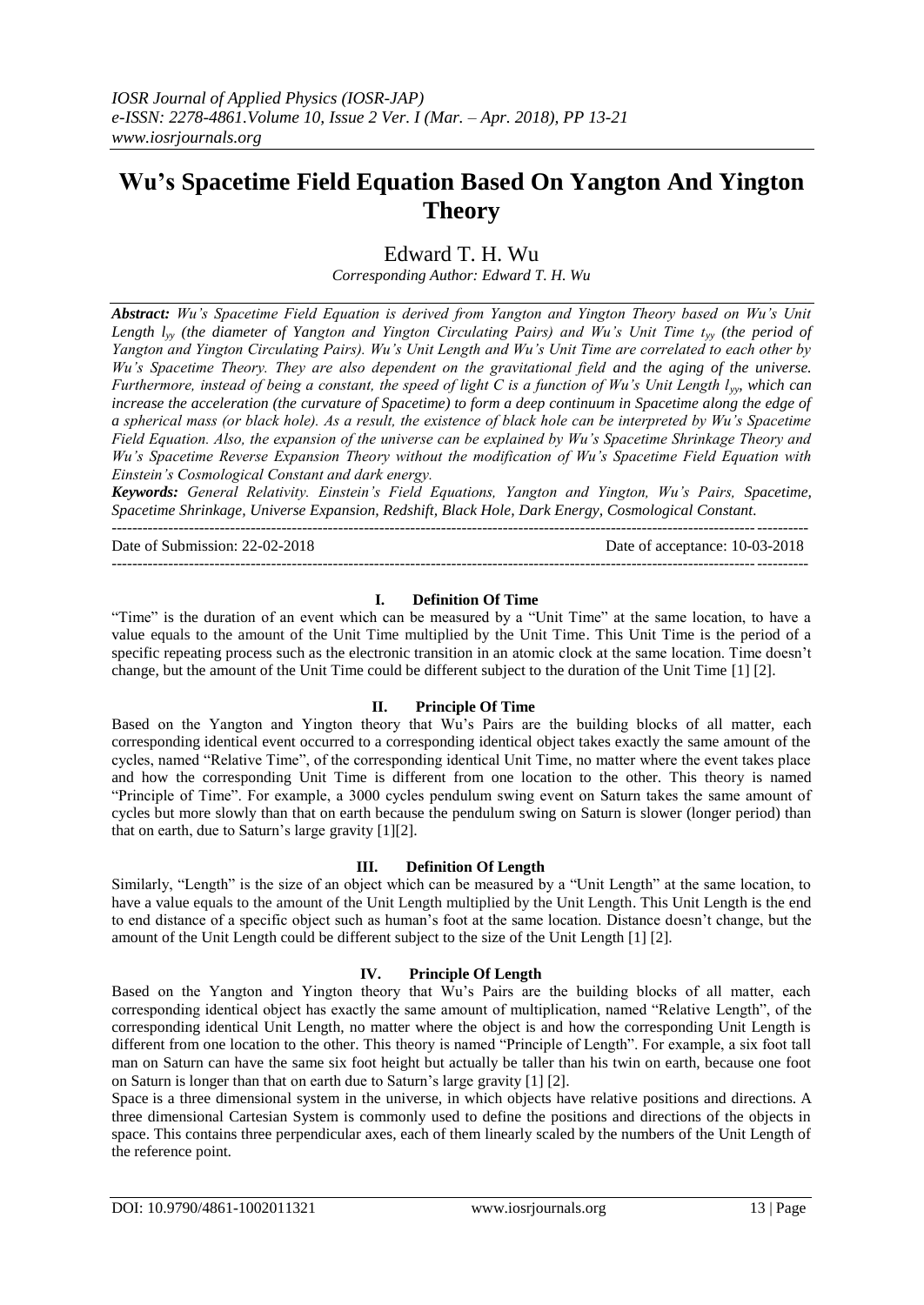#### 5.1 Wu's Time

## **V. Wu's Time And Normal Time**

Since Wu's Pairs are proposed as the building blocks of all matter [1], the duration of an event called "Wu's Time" ( $t_w$ ) can be measured by "Wu's Unit Time" ( $t_{yy}$ ), the circulation period of a Wu's Pair at the same location, to have a value equals to the amount of Wu's Unit Time multiplied by Wu's Unit Time [1] [2].

According to the Principle of Time, Wu's Time  $(t_{w1})$  the duration of an event at location 1 measured by Wu's Unit Time ( $t_{\text{vv1}}$ ) at location 1 should have an equal value as Wu's Time ( $t_{\text{vv2}}$ ) of the corresponding identical event at location 2 measured by the corresponding Wu's Unit Time  $(t_{vv2})$  at location 2, no matter the gravitational field and the aging of the universe. Therefore, for corresponding identical events at different locations,

 $t_w = a t_{vv}$ 

Where "a" is a constant named "Relative Wu's Time".

5.2 Normal Time

The duration of an event called "Normal Time"  $(t_n)$  can be measured by a specific "Normal Unit Time"  $(t_s)$  at the same location, to have a value equals to the amount of the Normal Unit Time multiplied by the Normal Unit Time [1] [2].

Similarly, according to the Principle of Time, Normal Time  $(t_{n_1})$  the duration of an event at location 1 measured by a Normal Unit Time  $(t_{s1})$  at location 1 should have an equal value as Normal Time  $(t_{n2})$  of the corresponding identical event at location 2 measured by the corresponding Normal Unit Time  $(t_{s2})$  at location 2, no matter the gravitational field and the aging of the universe.

Because,

 $t_{n1} = bt_{yy1}$  and  $t_{n2} = bt_{yy2}$  $t_{s1} = ct_{yy1}$  and  $t_{s2} = ct_{yy2}$  $t_{n1} = (b/c) t_{s1}$  and  $t_{n2} = (b/c) t_{s2}$ Where b and c are constants. Given  $d = b/c$ Therefore, for corresponding identical events at different locations,

 $t_n = dt_s$ 

Where "d" is a constant named "Relative Normal Time".

For any event, the Normal Time  $(t_n)$  of the event measured by a Normal Unit Time  $(t_s)$  at the same location, will always have a constant value, no matter the gravitational field and the aging of the universe. For example, a Cesium oscillator has an oscillation period 1/9,192,631,770 seconds on earth. The corresponding identical oscillator on Mars will have the same oscillation period of 1/9,192,631,770 seconds. However the second on Mars is a Mars second instead of an earth second.

#### **VI. Wu's Length And Normal Length**

6.1 Wu's Length

Since Wu's Pairs are proposed as the building blocks of all matter [1], the length of an object called "Wu's Length"  $(l_w)$  can be measured by "Wu's Unit Length"  $(l_w)$ , the size of the circulation orbit of a Wu's Pair at the same location, to have a value equals to the amount of Wu's Unit Length multiplied by Wu's Unit Length [1] [2].

According to Principle of Length, Wu's Length  $(l_w)$  of an object at location 1 measured by Wu's Unit Length  $(l_{\text{vv}})$  at location 1 should have an equal value as Wu's Length  $(l_{\text{w2}})$  of the corresponding identical object at location 2 measured by the corresponding Wu's Unit Length  $(l_{yy2})$  at location 2, no matter the gravitational field and the aging of the universe. Therefore, for corresponding identical objects at different locations,

$$
l_w = e l_{yy} \\
$$

Where "e" is a constant named "Relative Wu's Length".

#### 6.2 Normal Length

The length of an object called "Normal Length"  $(l_n)$  can be measured by a specific "Normal Unit Length"  $(l_s)$  at the same location, to have a value equals to the amount of the Normal Unit Length multiplied by the Normal Unit Length [1] [2].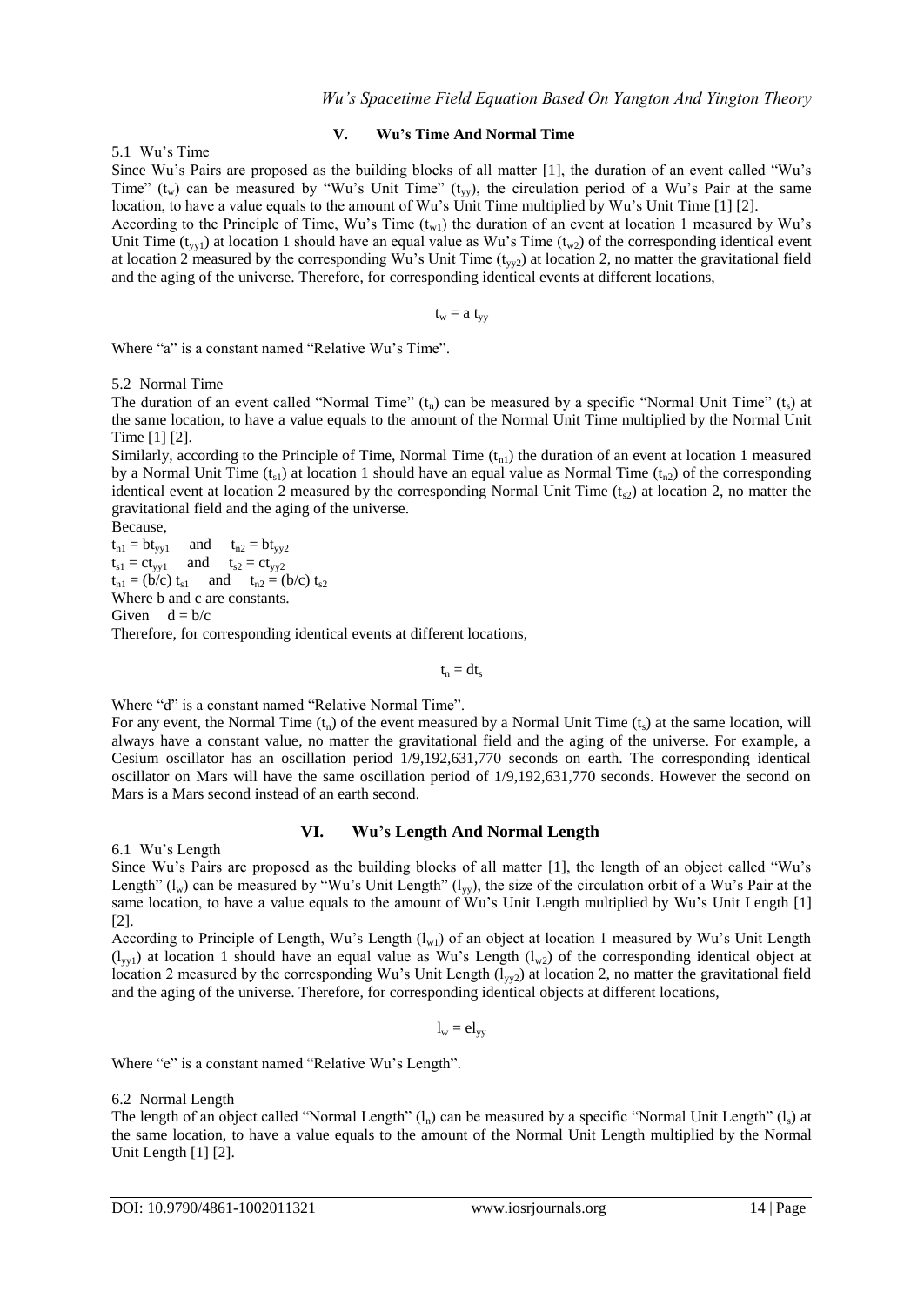Similarly, according to Principle of Length, Normal Length  $(l_{n1})$  of an object at location 1 measured by a Normal Unit Length  $(l_{s1})$  at location 1 should have an equal value as Normal Length  $(l_{n2})$  of the corresponding identical object at location 2 measured by the corresponding Normal Unit Length  $(l_{s2})$  at location 2, no matter the gravitational field and the aging of the universe.

Because,  $l_{n1} = ml_{yy1}$  and  $l_{n2} = ml_{yy2}$  $l_{s1} = n l_{yy1}$  and  $l_{s2} = n l_{yy2}$  $l_{n1} = (m/n) l_{s1}$  and  $l_{n2} = (m/n) l_{s2}$ Where m and n are constants. Given  $p = m/n$ 

Therefore, for corresponding identical objects at different locations,

 $l_n = p l_s$ 

Where "p" is a constant named "Relative Normal Length".

For any object, the Normal Length  $(l_n)$  of the object measured by a Normal Unit Length  $(l_s)$  at the same location will always have a constant value, no matter the gravitational field and the aging of the universe. For example, a one foot ruler has a length on earth of 30.48 cm. The corresponding identical ruler on Mars will have the same 30.48 cm length. However, the centimeter on Mars is a Mars centimeter not that of an earth centimeter.

#### **VII. Normal Velocity And Wu's Velocity**

7.1 Normal Velocity

The velocity of a motion called "Normal Velocity"  $(V_n)$  can be measured by a specific "Normal Unit Length"  $(l<sub>s</sub>)$  over "Normal Unit Time"  $(t<sub>s</sub>)$  at the same location, to have a value equals to the amount of the Normal Unit Velocity multiplied by the Normal Unit Velocity [1] [2].

According to Principle of Time and Principle of Length, Normal Velocity ( $V_{n1}$ ) of a motion at location 1 measured by Normal Unit Length  $(l_{s1})$  over Normal Unit Time  $(t_{s1})$  at location 1, should have an equal value as the Normal Velocity ( $V_{n2}$ ) of the corresponding identical process at location 2 measured by the corresponding Normal Unit Length ( $l_{s2}$ ) over Normal Unit Time ( $t_{s2}$ ) at location 2, no matter the gravitational field and the aging of the universe.

Because,

 $t_{n1} = x t_{s1}$  and  $t_{n1}' = x' t_{s1}$  and  $t_{n1}'' = x'' t_{s1}$  $l_{n1} = y l_{s1}$  and  $l_{n1}' = y' l_{s1}$  and  $l_{n1}'' = y'' l_{s1}$  $V_{n1} = (l_{n1}^{\prime} - l_{n1}) / (t_{n1}^{\prime} - t_{n1}) = ((y^{\prime} - y) / (x^{\prime} - x)) l_{s1}/t_{s1}$  $V_{n1}' = (l_{n1}'' - l_{n1}') / (t_{n1}'' - t_{n1}'') = ((y'' - y') / (x'' - x')) l_{s1}/t_{s1}$ Also,  $t_{n2} = x t_{s2}$  and  $t_{n2}' = x' t_{s2}$  $l_{n2} = y l_{s2}$  and  $l_{n2} = y l_{s2}$  $V_{n2} = (l_{n2}^{\prime} - l_{n2}) / (t_{n2}^{\prime} - t_{n2}) = ((y' - y) / (x' - x)) (l_{s2}/t_{s2})$ Given  $v = (y'-y)/(x'-x)$ Therefore, for corresponding identical motions at different locations,

 $V_n = v(l_s/t_s)$ 

Where "v" is a constant named "Relative Normal Velocity".

7.2 Wu's Velocity

Similar to Normal Velocity, the velocity of a motion called "Wu's Velocity"  $(V_w)$  can be measured by "Wu's Unit Length"  $(l_{yy})$  over "Wu's Unit Time"  $(t_{yy})$  at the same location, to have a value equals to the amount of Wu's Unit Velocity multiplied by Wu's Unit Velocity [1] [2].

Also, for corresponding identical motions at different locations, no matter the gravitational field and the aging of the universe,

$$
V_w = w \; (l_{yy}/t_{yy})
$$

Where "w" is a constant named "Relative Wu's Velocity".

## **VIII. Normal Acceleration and Wu's Acceleration**

8.1 Normal Acceleration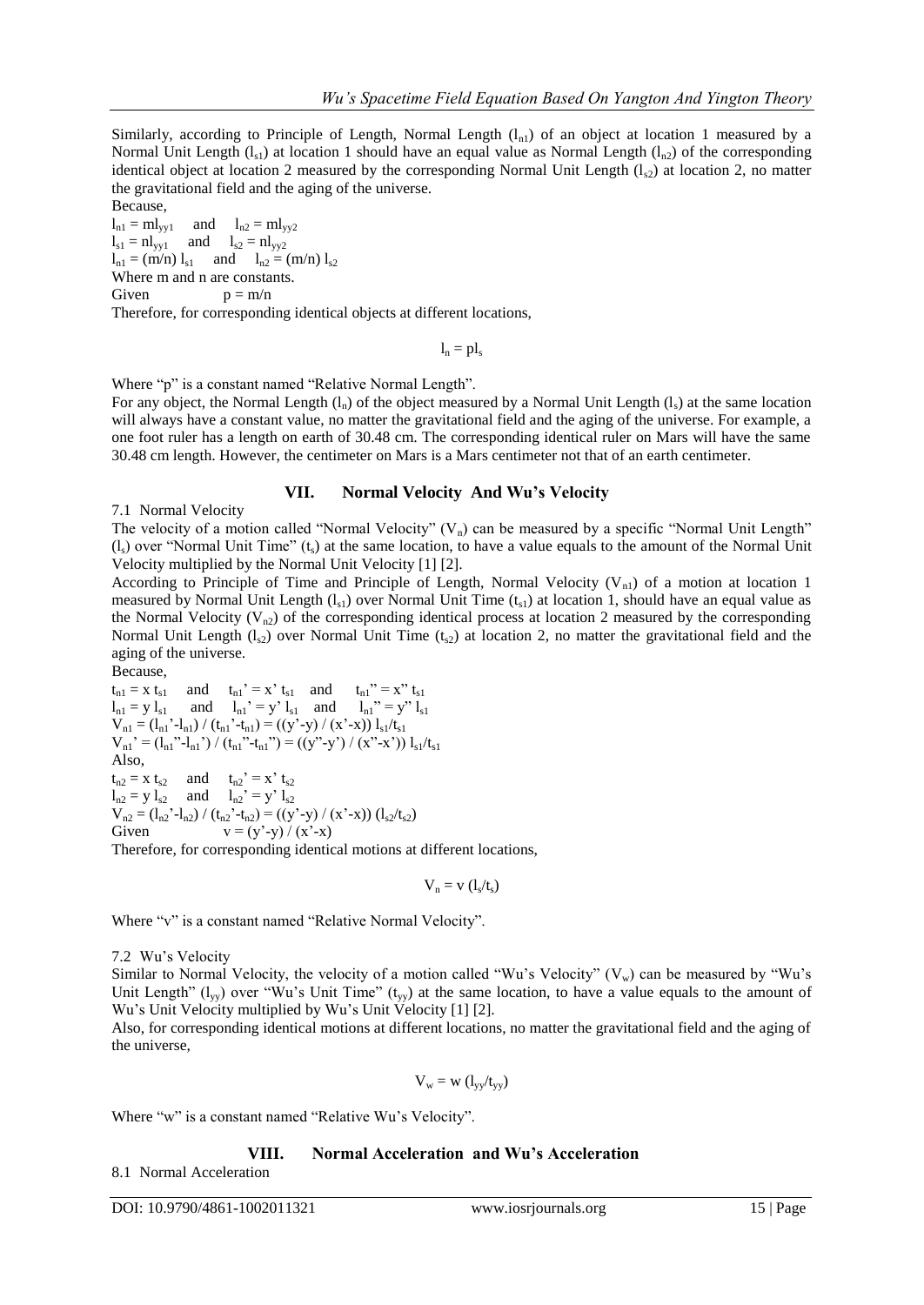The acceleration of a motion called "Normal Acceleration" (an) can be measured by a specific "Normal Unit Length" (l.) over "Normal Unit Time" (t.) at the same location, to have a value equals to the amount of the Normal Unit Acceleration multiplied by the Normal Unit Acceleration.

According to Principle of Time and Principle of Length, Normal Acceleration  $(a_{n1})$  of a motion at location 1 measured by Normal Unit Length  $(l_{s1})$  over Normal Unit Time  $(t_{s1})$  at location 1, should have an equal value as the Normal Acceleration ( $a_{n2}$ ) of the corresponding identical process at location 2 measured by the corresponding Normal Unit Length  $(l_{s2})$  over Normal Unit Time  $(t_{s2})$  at location 2, no matter the gravitational field and the aging of the universe.

Because,  $t_{n1} = x t_{s1}$  and  $t_{n1}' = x' t_{s1}$  and  $t_{n1}'' = x'' t_{s1}$  $l_{n1} = y l_{s1}$  and  $l_{n1}' = y' l_{s1}$  and  $l_{n1}'' = y'' l_{s1}$  $V_{n1} = (l_{n1}^{\prime} - l_{n1}) / (t_{n1}^{\prime} - t_{n1}) = ((y^{\prime} - y) / (x^{\prime} - x)) l_{s1}/t_{s1}$  $V_{n1}' = (l_{n1}'' - l_{n1}') / (t_{n1}'' - t_{n1}') = ((y'' - y') / (x'' - x')) l_{s1}/t_{s1}$  $a_{n1} = (V_{n1}' - V_{n1})/(t_{n1}'' - t_{n1}')$  $=$   $[(y''-y') / (x''-x') - (y'-y) / (x'-x)] (l_{s1}/t_{s1}) / (x''-x')t_{s1}$ = { $[(y''-y')/(x''-x') - (y'-y) / (x'-x)]/(x''-x')$ }  $(l_{s1}/t_{s1})/t_{s1}$ Also,  $t_{n2} = x t_{s2}$  and  $t_{n2}' = x' t_{s2}$  and  $t_{n2}'' = x'' t_{s2}$  $l_{n2} = y l_{s2}$  and  $l_{n2}' = y' l_{s2}$  and  $l_{n2}'' = y'' l_{s2}$  $V_{n2} = (l_{n2} - l_{n2}) / (t_{n2} - t_{n2}) = ((y' - y) / (x' - x)) (l_{s2}/t_{s2})$  $V_{n2}$ <sup>\*</sup> = (1<sub>n2</sub><sup>\*</sup>-1<sub>n2</sub><sup>\*</sup>) / (t<sub>n2</sub><sup>\*</sup>-t<sub>n2</sub><sup>\*</sup>) = ((y<sup>\*</sup>-y<sup>\*</sup>) / (x<sup>\*</sup>-x<sup>\*</sup>)) 1<sub>s2</sub>/t<sub>s2</sub>  $a_{n2} = (V_{n2}^{\prime} - V_{n2})/(t_{n2}^{\prime\prime} - t_{n2}^{\prime})$  $=[(y" - y') / (x" - x') - (y' - y) / (x' - x)] (l_{s2}/t_{s2}) / (x" - x')t_{s2}$ = {[(y"-y') / (x"-x') – (y'-y) / (x'-x)] /(x"-x')} (l<sub>s2</sub>/t<sub>s2</sub>)/t<sub>s2</sub> Given  $a = [(y''-y') / (x''-x') - (y'-y) / (x'-x)] / (x''-x')$ Therefore, for corresponding identical motions at different locations,

$$
a_n = a \; (l_s/t_s^2)
$$

Where "a" is a constant named "Relative Normal Acceleration".

#### 8.2 Wu's Acceleration

Similar to Normal Acceleration, the acceleration of a motion called "Wu's Acceleration" ( $a_w$ ) can be measured by "Wu's Unit Length" ( $l_{yy}$ ) over "Wu's Unit Time" ( $t_{yy}$ ) at the same location, to have a value equals to the amount of Wu's Unit Acceleration multiplied by Wu's Unit Acceleration.

Also, for corresponding identical motions at different locations, no matter the gravitational field and the aging of the universe,

$$
a_w = b \ (l_{yy}/t_{yy}^2)
$$

Where "b" is a constant named "Relative Wu's Acceleration".

#### **IX. Definition Of Wu's Spacetime**

In the universe, the position of an object is normally defined by a four dimensional system  $[x, y, z, t]$  at a reference point, in which [x, y, z] are the coordinates of three perpendicular axes in space measured by a unit length and [t] is the duration measured by a unit time. In MKS system, a Normal Unit Length such as "meter" and a Normal Unit Time such as "second" are used for the measurements. These units are independent on each other. "Wu's Spacetime" [x, y, z, t] ( $t_{yy}$ ,  $l_{yy}$ ) [3] is a special four dimensional system that is defined by Wu's Unit Length ( $l_{yy}$  – the size of Wu's Pairs) and Wu's Unit Time ( $t_{yy}$  – the period of Wu's Pairs) which are correlated to each other by Wu's Spacetime Theory. Wu's Unit Length and Wu's Unit Time are both dependent on the gravitational field and the aging of the universe. In contrast, the Unit Time and Unit Length in Einstein's Spacetime are constants and independent to each other. On the other hand, the Relative Time and Relative Length in Einstein's Spacetime are related to each other by general relativity. They are both dependent on the gravitational force. In contrast, the Wu's Relative Time and Wu's Relative Length in Wu's Spacetime are always remained unchanged.

#### **X. Wu's Spacetime Theory**

The circulation period (t<sub>yy</sub>) and the size (l<sub>yy</sub>) of the circulation orbit of Wu's Pairs (Fig. 1) are related to each other as follows: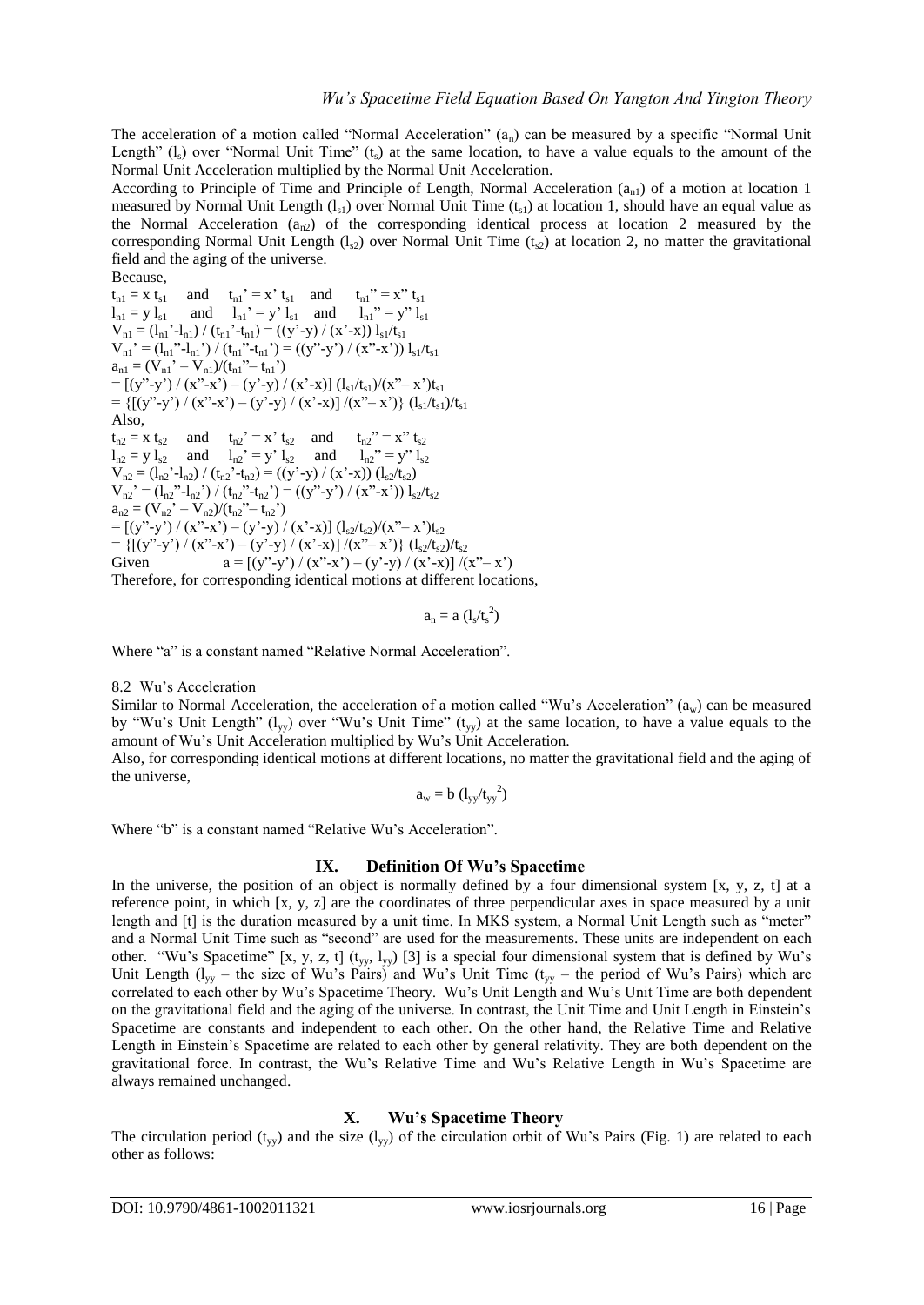

Fig. 1 Schematic diagram of Wu's Pair.

Because,

 $V^2r = constant$ 

And,  $T = 2\pi r/V$  $T^2 = 4\pi^2 r^2 / V^2 = 4\pi^2 r^3 / V^2 r = 4k_1 \pi^2 r^3$  $T = k_2 r^{3/2}$ Where  $k_1$  and  $k_2$  are constants. "Wu's Spacetime Theory" [2] is represented as follows:

$$
t_{yy} = \gamma l_{yy}^{3/2}
$$

Where  $t_{yy}$  is the circulation period (T) of Wu's Pairs called "Wu's Unit Time",  $l_{yy}$  is the size of the circulation orbit (2r) of Wu's Pairs called "Wu's Unit Length", and  $\gamma$  is Wu's Spacetime constant.

#### **XI. Velocity and Spacetime**

Because of "Wu's Spacetime Theory",  $t_{yy} = \gamma l_{yy}^{3/2}$ Therefore,  $l_{yy}/t_{yy} \infty l_{yy}^{-1/2}$ For a corresponding identical motion (or process) at different locations,  $V_n = v(l_s/t_s) = v(m/n)(l_{yy}/t_{yy})$  and  $V_w = w(l_{yy}/t_{yy})$ Where v, m, n and w are constants. Therefore,

$$
V_n \otimes l_{yy}^{-1/2} \quad \text{ and } \quad V_w \otimes l_{yy}^{-1/2}
$$

For a motion (or a process) at a high gravitational field, or in an ancient universe, the size  $(l_{yy})$  of a Wu's Pair is bigger, but both the Normal Velocity (V<sub>n</sub>) and Wu's Velocity (V<sub>W</sub>) of the motion (or a process) is slower. As a consequence, light speed (C) is also slower.

#### **XII. Photon and Spacetime**

For a photon moving in space,  $v = 1/t_{yy}$ Also,  $t_{yy} = \gamma l_{yy}^{3/2}$ Therefore,

 $v \infty$  l<sub>yy</sub><sup>-3/2</sup>

Because,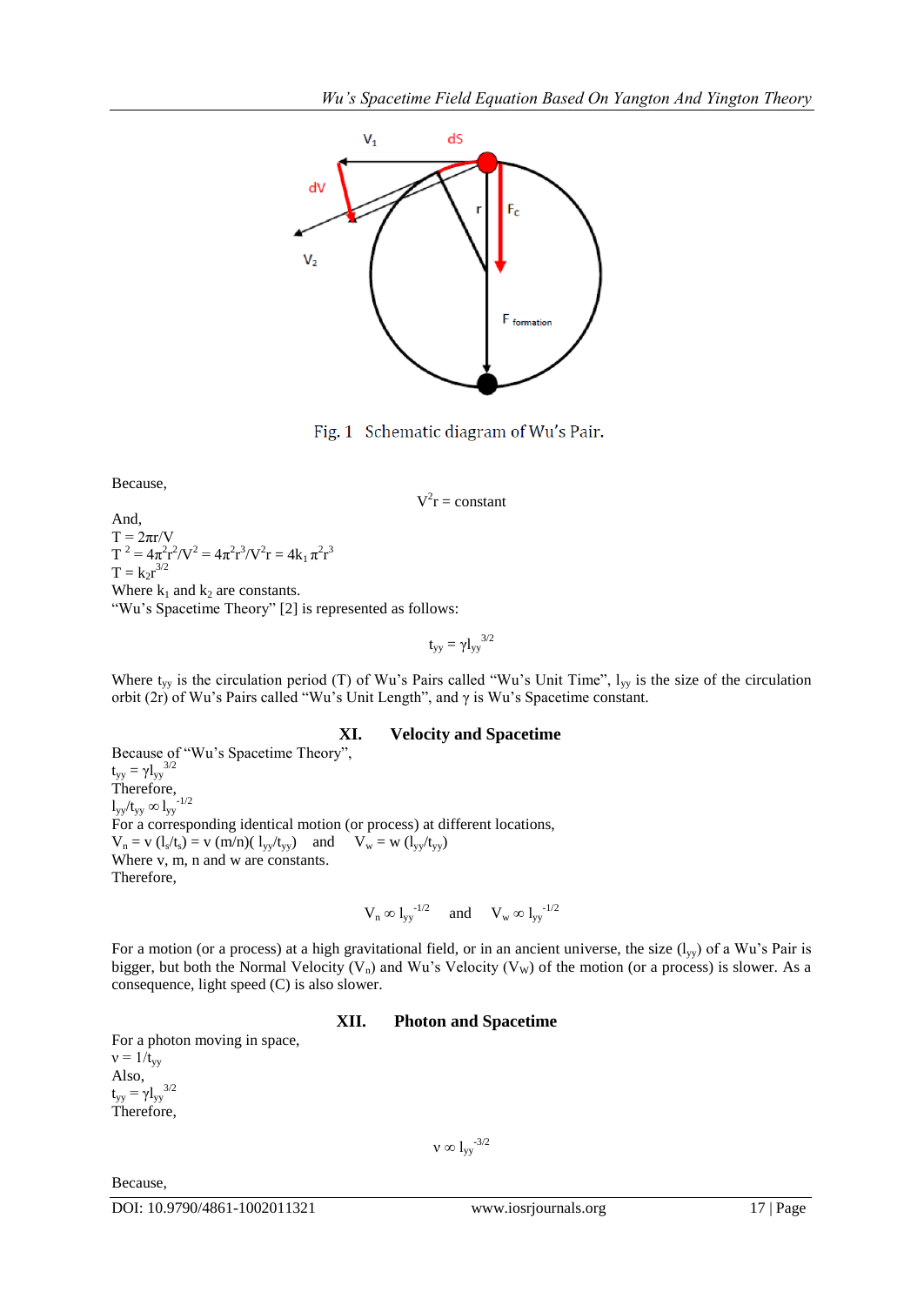$C \infty 1_{yy}^{-1/2}$  $λ = C/v$ 

Therefore,

 $λ ∞ 1<sub>vv</sub>$ 

Where *v* is frequency, C is light speed,  $\lambda$  is wavelength.

When the universe grows older, the circulation speed (V) of a Wu's Pair becomes faster. Since  $V^2$ r is always a constant ( $V^2$ r = k) for an inter-attractive circulating pair such as a Wu's Pair (Fig. 21), the size of the circulation orbit (2r) of the Wu's Pair becomes smaller. Also, the circulation period (T =  $2\pi r/V$ ) of the Wu's Pair gets smaller. In other words, Wu's Unit Time ( $t_{yy} = T$ ) and Wu's Unit Length ( $l_{yy} = 2r$ ) both become smaller. As a result, when the universe grows older, the frequency (ν) of a photon becomes bigger, the light speed (C) becomes faster, and the wavelength  $(\lambda)$  becomes smaller.

For a low gravitational field, the circulation speed (V) of a Wu's Pair becomes faster. Since  $V^2$ r is always a constant ( $\overline{V}^2$ r = k) for an inter-attractive circulating pair such as a Wu's Pair, the size of the circulation orbit (2r) of the Wu's Pair becomes smaller. Also, the circulation period (T =  $2\pi r/V$ ) of the Wu's Pair gets smaller. In other words, Wu's Unit Time ( $t_{vv} = T$ ) and Wu's Unit Length ( $l_{vv} = 2r$ ) both become smaller. As a result, for a low gravitational field, the frequency (ν) of a photon becomes bigger, the light speed (C) becomes faster, and the wavelength  $(\lambda)$  becomes smaller.

A photon can be considered a marker of the Spacetime of the light source. The photon's frequency (ν), light speed (C) and wavelength ( $\lambda$ ) carry the information of  $l_{vv}$  and  $t_{vv}$  of the Spacetime of the light source deep into the universe. In other words, the photon bears the DNA of the light source.

#### **XIII. Acceleration and Spacetime**

Because of "Wu's Spacetime Theory",  $t_{yy} = \gamma l_{yy}^{3/2}$ Therefore,  $l_{yy}/t_{yy}^2 = \gamma^{-2} l_{yy}^{-2}$ For a corresponding identical motion at different locations,  $a_n = a \left( l_s / t_s^2 \right) = a \left( m / n^2 \right) \left( l_{yy} / t_{yy}^2 \right)$ Therefore,

$$
a_n = a\; m\; n^{-2} \; \gamma\; \text{--}^2 \; l_{yy} \text{--}^2
$$

Where a is the Relative Normal Acceleration (a constant),  $\gamma$  is the Wu's Spacetime constant, m is the constant of a Normal Unit Length, n is the constant of a Normal Unit Time and  $l_{yy}$  is Wu's Unit Length.

For a corresponding identical motion (or a process) at a high gravitational field, or in an ancient universe, the size  $(l_{vv})$  of a Wu's Pair is bigger, but the Normal Acceleration  $(a_n)$  of the motion (or a process) is slower.

## **XIV. Einstein's Field Equations**

The Einstein field equations (EFE) may be written in the form:

$$
R_{\mu\nu} - \frac{1}{2}R g_{\mu\nu} + \Lambda g_{\mu\nu} = \frac{8\pi G}{c^4} T_{\mu\nu}
$$

where Ruv is the [Ricci curvature tensor,](https://en.wikipedia.org/wiki/Ricci_curvature_tensor) R is the [scalar curvature, g](https://en.wikipedia.org/wiki/Scalar_curvature)uv is the [metric tensor,](https://en.wikipedia.org/wiki/Metric_tensor_(general_relativity))  $\Lambda$  is the cosmological [constant, G is Newton's gravitational constant,](https://en.wikipedia.org/wiki/Cosmological_constant) c is the [speed of light](https://en.wikipedia.org/wiki/Speed_of_light) in vacuum (a constant), and Tμν is the [stress–energy tensor.](https://en.wikipedia.org/wiki/Stress%E2%80%93energy_tensor)

The Einstein field equations comprise the set of 10 equations in [Albert Einstein's general theory of](https://en.wikipedia.org/wiki/Albert_Einstein)  relativity that describe the [fundamental interaction](https://en.wikipedia.org/wiki/Fundamental_interaction) of [gravitation](https://en.wikipedia.org/wiki/Gravitation) as a result of Spacetime being curved by [mass](https://en.wikipedia.org/wiki/Mass) and [energy.](https://en.wikipedia.org/wiki/Energy) First published by Einstein [\[4\]](https://en.wikipedia.org/wiki/Einstein_field_equations#cite_note-Ein1915-2) in 1915 as a [tensor equation,](https://en.wikipedia.org/wiki/Tensor_equation) the EFE relate local Spacetime curvature (expressed by the [Einstein tensor\)](https://en.wikipedia.org/wiki/Einstein_tensor) with the local energy and [momentum](https://en.wikipedia.org/wiki/Momentum) within that Spacetime (expressed by the [stress–energy tensor\)](https://en.wikipedia.org/wiki/Stress%E2%80%93energy_tensor).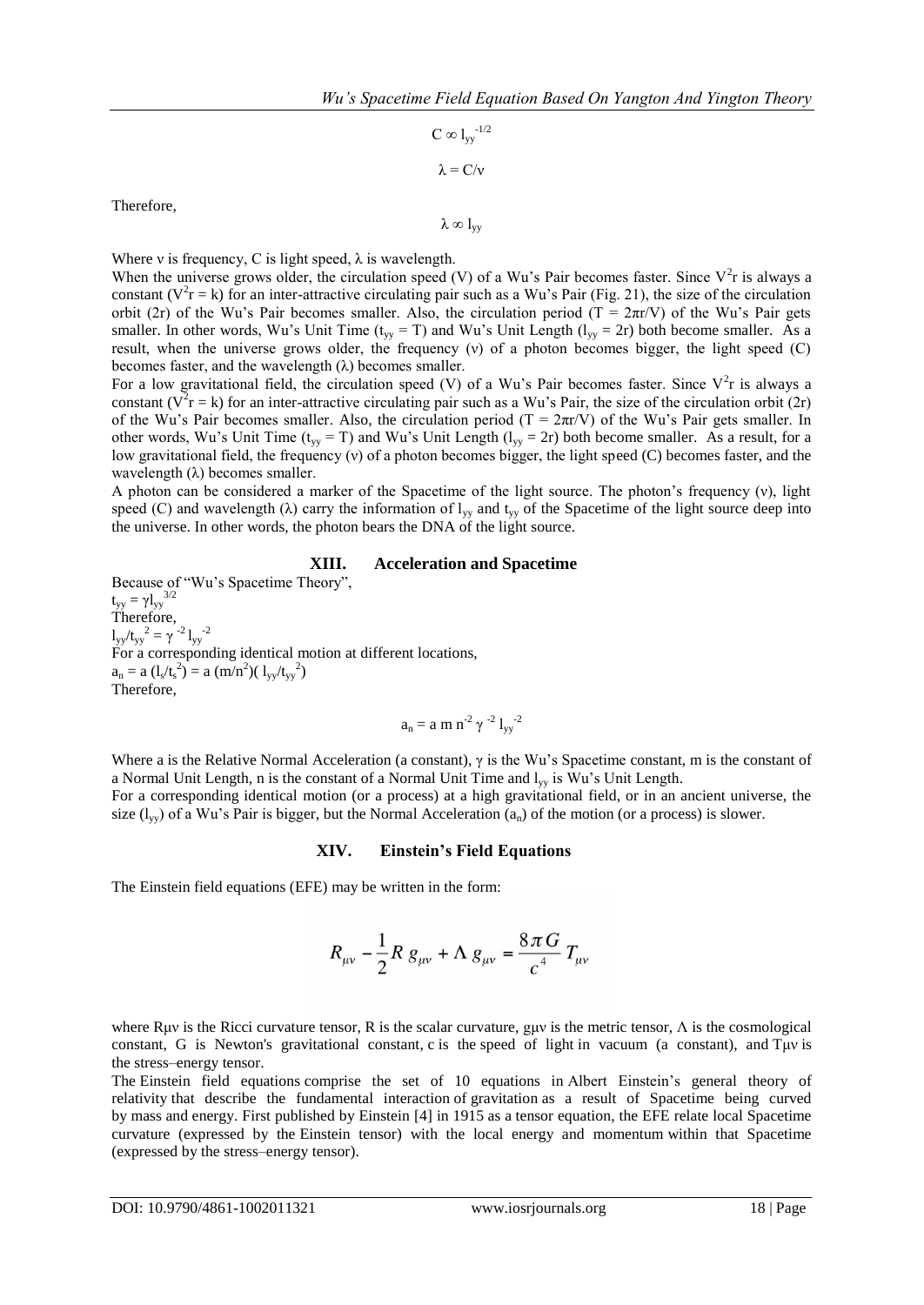To avoid the universe from collapsing, Einstein added the cosmological constant into the formula to balance the attraction force caused by the gravity. However, after Hubble showed us that the universe is expanding, this term was not longer necessary, because the universe is not static. Einstein later felt that the inclusion of this term was the biggest blunder of his career.

Similar to the way that [electromagnetic fields](https://en.wikipedia.org/wiki/Electromagnetic_field) are determined using charges and currents via [Maxwell's](https://en.wikipedia.org/wiki/Maxwell%27s_equations)  [equations,](https://en.wikipedia.org/wiki/Maxwell%27s_equations) the EFE are used to determine the [Spacetime geometry](https://en.wikipedia.org/wiki/Spacetime_geometry) resulting from the presence of mass–energy and linear momentum, that is, they determine the [metric tensor](https://en.wikipedia.org/wiki/Metric_tensor_(general_relativity)) of Spacetime for a given arrangement of stress– energy in the Spacetime. The relationship between the metric tensor and the Einstein tensor allows the EFE to be written as a set of non-linear [partial differential equations](https://en.wikipedia.org/wiki/Partial_differential_equation) when used in this way. The solutions of the EFE are the components of the metric tensor. The [inertial](https://en.wikipedia.org/wiki/Inertia) trajectories of particles and radiation [\(geodesics\)](https://en.wikipedia.org/wiki/Geodesics_in_general_relativity) in the resulting geometry are then calculated using the [geodesic equation.](https://en.wikipedia.org/wiki/Geodesic_equation)

As well as obeying local energy–momentum conservation, the EFE reduce to [Newton's law of gravitation](https://en.wikipedia.org/wiki/Newton%27s_law_of_gravitation) where the gravitational field is weak and velocities are much less than the [speed of light](https://en.wikipedia.org/wiki/Speed_of_light) [\[5\].](https://en.wikipedia.org/wiki/Einstein_field_equations#cite_note-Carroll-4)

Exact solutions for the EFE can only be found under simplifying assumptions such as [symmetry.](https://en.wikipedia.org/wiki/Spacetime_symmetries) Special classes of [exact solutions a](https://en.wikipedia.org/wiki/Exact_solutions_in_general_relativity)re most often studied as they model many gravitational phenomena, such as [rotating black](https://en.wikipedia.org/wiki/Rotating_black_hole)  [holes](https://en.wikipedia.org/wiki/Rotating_black_hole) [6] and the [expanding universe](https://en.wikipedia.org/wiki/Metric_expansion_of_space) [7]. Further simplification is achieved in approximating the actual Spacetime as [flat Spacetime](https://en.wikipedia.org/wiki/Minkowski_space) with a small deviation, leading to the [linearized EFE.](https://en.wikipedia.org/wiki/Linearized_gravity#Linearized_Einstein_field_equations) These equations are used to study phenomena such as [gravitational waves](https://en.wikipedia.org/wiki/Gravitational_waves) [8].

## **XV. Wu's Spacetime Field Equation**

Wu's Spacetime Field Equation can be derived as follows: For a corresponding identical motion at different locations,

Because  $a_n = a \, \text{m} \, \text{n}^{-2} \, \gamma^{-2} \, l_{yy}^{-2}$  $F = M_0 a_n$ <br> $C = \frac{1}{2} a_0^2$  $C = k_1 1_{yy}$ Therefore, F = M<sub>0</sub> a m n<sup>-2</sup> γ<sup>-2</sup> l<sub>yy</sub><sup>-2</sup> = k<sub>2</sub> γ<sup>-2</sup> M<sub>0</sub> a C<sup>4</sup> Also,  $F = G M_0 \Sigma (M/r^2)$ Therefore,

$$
a = -\sigma \gamma^2 G C^{-4} \Sigma (M/r^2)
$$

This is named "Wu's Spacetime Field Equation". Where a is the relative normal acceleration, σ is a constant, γ is Wu's Spacetime constant, G is the gravitational constant and C is the speed of light which is a function of Wu's Unit Length l<sub>yy</sub> (diameter of Wu's Pair) dependent on the gravitational field and the aging of the universe. The negative sign shows that the acceleration is toward the center of the spherical mass (or black hole).

Because the speed of light C is a function of lyy, Wu's Spacetime Field Equation represents a group of contours in Spacetime having curvatures associated with the relative normal acceleration a, which not only reflects the distribution of energy and momentum of matter but also depends on Wu's Unit Length lyy, the diameter of Wu's Pairs.

When an object moves toward the center of the spherical mass (or black hole), gravitational field  $F_g$  is getting bigger, so as the Wu's Unit Length l<sub>yy</sub> (diameter of Wu's Pair). Meantime the speed of light C is getting smaller  $(C \propto l_{yy}^{-1/2})$  and  $C^4$  is getting bigger which can enhance the acceleration and enlarge the curvature (a  $\propto C^4/r^2$ ), so that a deep Spacetime continuum can be formed (Fig. 2). In other words, the existence of black hole can also be interpreted by Wu's Spacetime Field Equation.

As to the expansion of the universe, it can be explained by Wu's Spacetime Shrinkage Theory [2] and Wu's Spacetime Reverse Expansion Theory [9] without the modification of Wu's Spacetime Field Equation with Einstein's Cosmological Constant [4] and dark energy [10].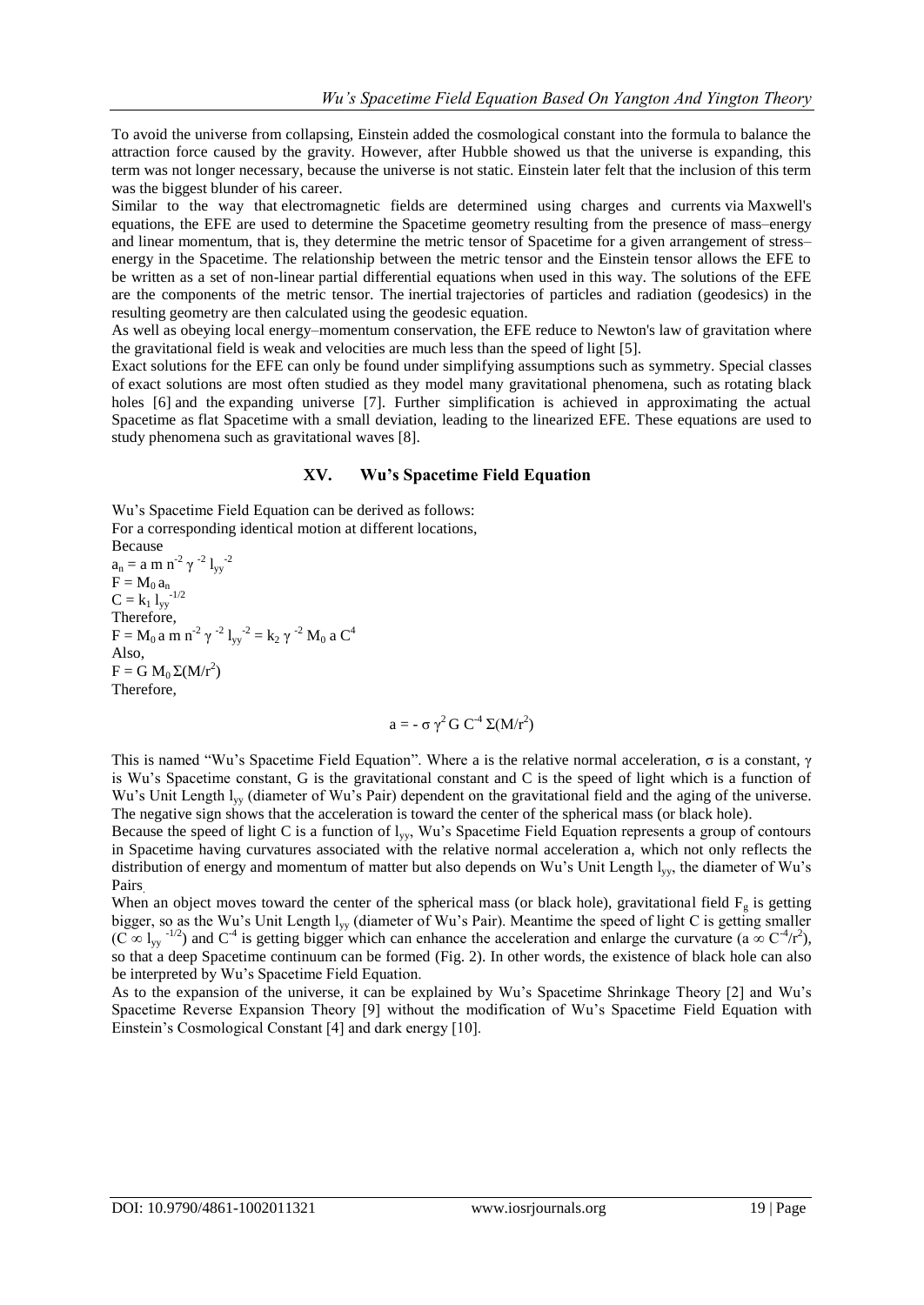



# **XVI. Spacetime And Concentration Of Higgs Bosons**

According to Wu's Yangton and Yington Theory, both Wu's Unit Time  $(t_{yy})$  and Wu's Unit Length ( $l_{yy}$ ) are functions of the gravitational field  $(F_g)$ . Because the gravitational field is a function of the concentration of Higgs Bosons ( $C_{\text{Higgs}}$ ), therefore, Spacetime [x, y, z, t] (t<sub>yy</sub>, l<sub>yy</sub>) is a four dimensional system of both gravitational field (t<sub>yy</sub>(F<sub>g</sub>),  $l_{yy}(F_g)$ ) and concentration of Higgs Bosons (t<sub>yy</sub>(C<sub>Higgs</sub>),  $l_{yy}(C_{\text{Higgs}})$ ) at a reference point in the universe.

Similar to Wu's Spacetime Field Equation, A Spacetime Higg's Boson Concentration Equation can be obtained as follows:

Because  $\Sigma(M/r^2) = (C_{\text{Higgs}})$ 

Therefore,

$$
a = \text{-} \sigma \: G \: C^{\text{-}4} \: (C_{Higgs})
$$

This is named "Spacetime Higg's Boson Concentration Equation". Where  $\sigma$  is a constant and C<sub>Higgs</sub> is the concentration of Higgs Bosons.

# **XVII. Spacetime And Aging Of The Universe – Cosmological Redshift**

When the universe was young, the circulation speed (V) of Wu's Pairs was slower. Since  $V^2$ r is always a constant ( $V^2$ r = k) for an inter-attractive circulating pair such as Wu's Pairs, the circulation orbit (2r) of the Wu's Pairs was bigger. The circulation period ( $T = 2\pi r/V$ ) of the Wu's Pairs was also bigger. When the universe was young, both Wu's Unit Length ( $l_{yy} = 2r$ ) and Wu's Unit Time ( $t_{yy} = T$ ) were bigger, which means the length was longer, time ran slower, and velocity was slower compared to that on earth today. As a result, light coming from a star greater than 5 billion years ago (5 billion light years away), travels at a lower speed with lower frequency and a larger wavelength. This phenomenon is known as "Cosmological Redshift" [11].

Because of the shrinkage of Wu's Spacetime with the aging of the universe, Wu's Spacetime Reverse Expansion Theory [9] can be derived to explain Hubble's Law and the expansion of the universe without the modification of Wu's Spacetime Field Equation with Cosmological Constant and dark energy.